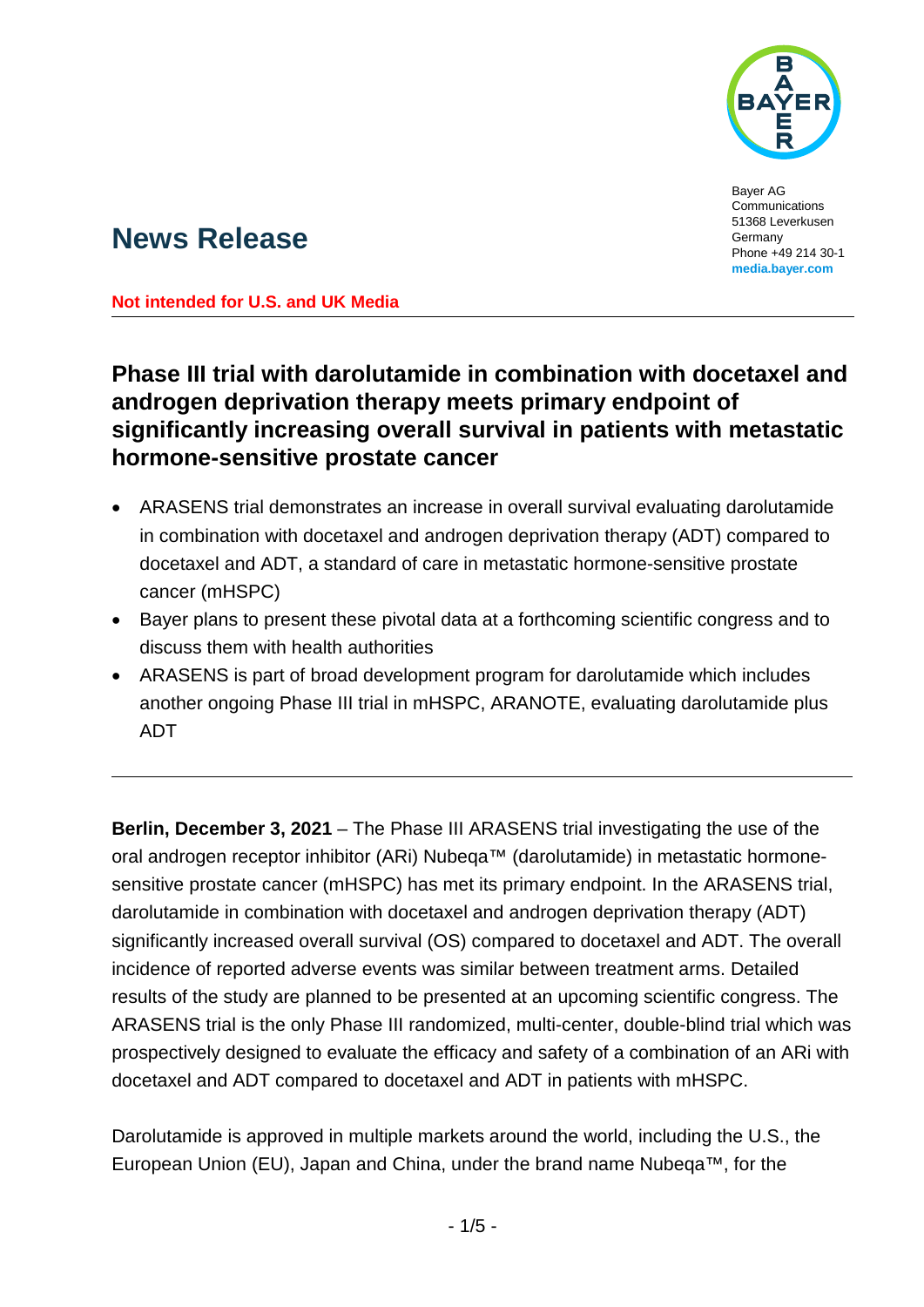treatment of patients with non-metastatic castration-resistant prostate cancer (nmCRPC), who are at high risk of developing metastatic disease. Filings in other regions are underway or planned. The product is developed jointly by Bayer and Orion Corporation, a globally operating Finnish pharmaceutical company.

"For patients with mHSPC, there remains a significant need for new therapeutic approaches that improve treatment outcomes. ARASENS was prospectively designed to investigate whether combining darolutamide with docetaxel and ADT could lead to an increase in overall survival for men with mHSPC," said Scott Z. Fields, M.D., Senior Vice President and Head of Oncology Development at Bayer's Pharmaceutical Division. "We are especially grateful to the patients and investigators for participating in this important trial and look forward to presenting the full results at an upcoming meeting."

Bayer plans to discuss the data from ARASENS with health authorities worldwide regarding the submission for marketing authorization in this indication.

### **About the ARASENS Trial**

The ARASENS trial is a randomized, Phase III, multi-center, double-blind, placebocontrolled trial which was prospectively designed to investigate the safety and efficacy of oral darolutamide, an androgen receptor inhibitor (ARi), in combination with the chemotherapy docetaxel and androgen deprivation therapy (ADT) in patients with metastatic hormone-sensitive prostate cancer (mHSPC). 1,306 newly diagnosed patients were randomized in a 1:1 ratio to receive 600 mg of darolutamide twice a day or matching placebo, in addition to docetaxel and standard ADT.

The primary endpoint of this trial is overall survival (OS). Secondary endpoints include time to castration-resistant prostate cancer (CRPC), time to initiation of subsequent anticancer therapy, time to first symptomatic skeletal event (SSE), time to pain progression, all measured at 12‐week intervals, as well as adverse events as a measure of safety and tolerability.

### **About Metastatic Hormone-Sensitive Prostate Cancer**

Prostate cancer is the second most commonly diagnosed malignancy in men worldwide. In 2020, an estimated 1.4 million men were diagnosed with prostate cancer, and about 375,000 died from the disease worldwide.<sup>1</sup>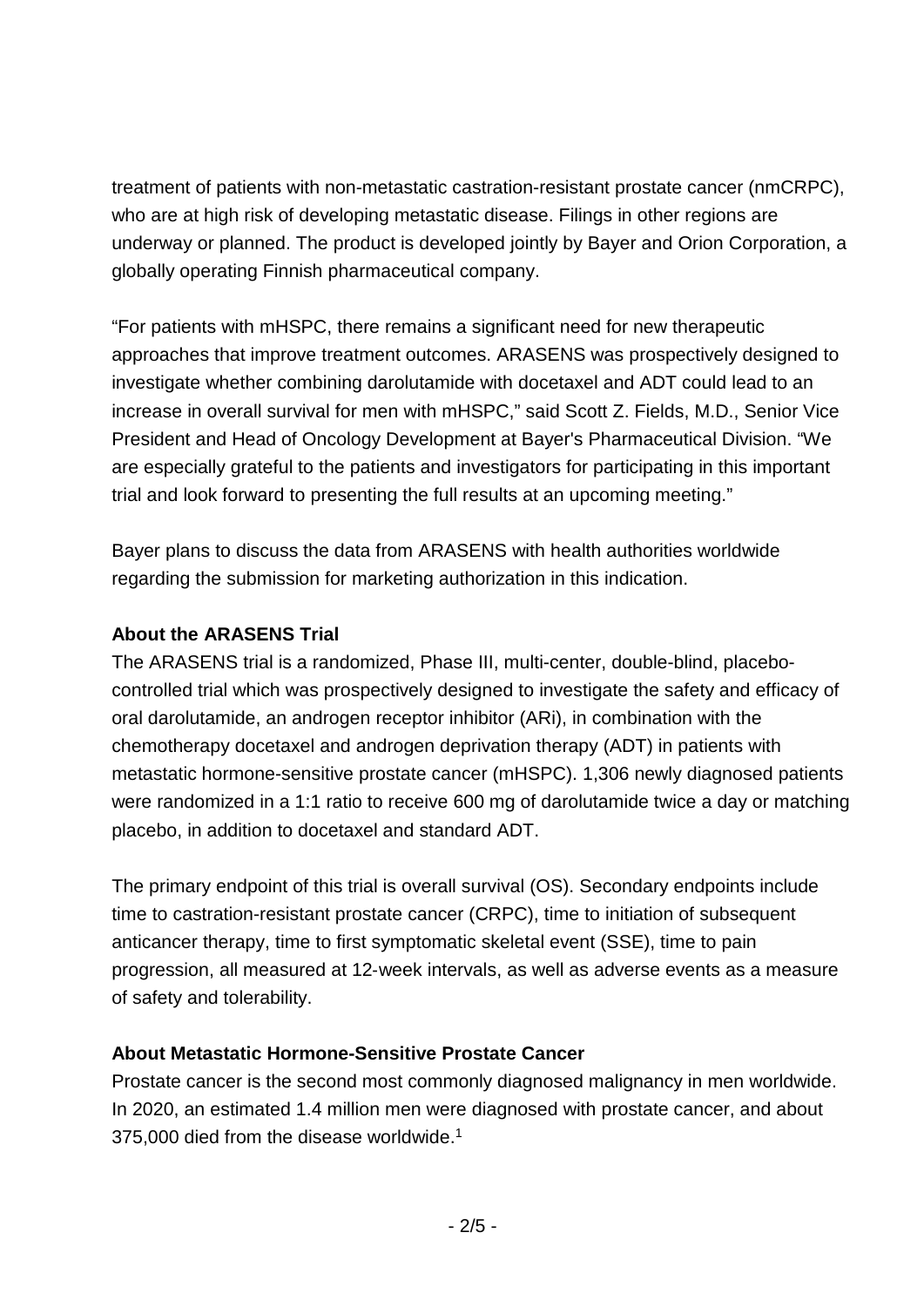At the time of diagnosis, most men have localized prostate cancer, meaning their cancer is confined to the prostate gland and can be treated with curative surgery or radiotherapy. Upon relapse when the disease will metastasize or spread, androgen deprivation therapy (ADT) is the cornerstone of treatment for this hormone-sensitive disease. Approximately 5% of men will already suffer from prostate cancer with distant metastases when first diagnosed. Men with metastatic hormone-sensitive prostate cancer (mHSPC) will start their treatment with hormone therapy, such as ADT, androgen receptor inhibitor (ARi) plus ADT or a combination of the chemotherapy docetaxel and ADT. Despite this treatment, most men with mHSPC will eventually progress to castration-resistant prostate cancer (CRPC), a condition with limited survival.

### **About Nubeqa™ (darolutamide)**

Darolutamide is an oral androgen receptor inhibitor (ARi) with a distinct chemical structure that binds to the receptor with high affinity and exhibits strong antagonistic activity, thereby inhibiting the receptor function and the growth of prostate cancer cells. The low potential for blood-brain barrier penetration for darolutamide is supported by preclinical models and neuroimaging data in healthy humans. A low blood-brain barrier penetration would explain the overall low incidence of central nervous system (CNS)-related adverse events (AEs) compared to placebo as seen in the ARAMIS Phase III trial and significant improvement in verbal memory in the Phase II ODENZA trial. The product is approved under the brand name Nubeqa™ in several markets around the world for the treatment of patients with non-metastatic castration-resistant prostate cancer (nmCRPC), who are at high risk of developing metastatic disease. The compound is also being investigated in further studies across various stages of prostate cancer, including another Phase III trial in metastatic hormone-sensitive prostate cancer (mHSPC) (ARANOTE) as well as a Phase III trial evaluating darolutamide as an adjuvant treatment for localized prostate cancer with very high risk of recurrence (DASL-HiCaP). Information about these trials can be found at [www.clinicaltrials.gov.](https://www.clinicaltrials.gov/)

#### **About Prostate Cancer at Bayer**

Bayer is committed to delivering science for a better life by advancing a portfolio of innovative treatments. The company has the passion and determination to develop new medicines that help improve and extend the lives of people living with cancer. Prostate cancer is the second most commonly diagnosed cancer in men<sup>1</sup> and a key area of focus for Bayer. The company's franchise includes two products on the market (Nubeqa™ and Xofigo™) and several compounds in development, including a unique approach of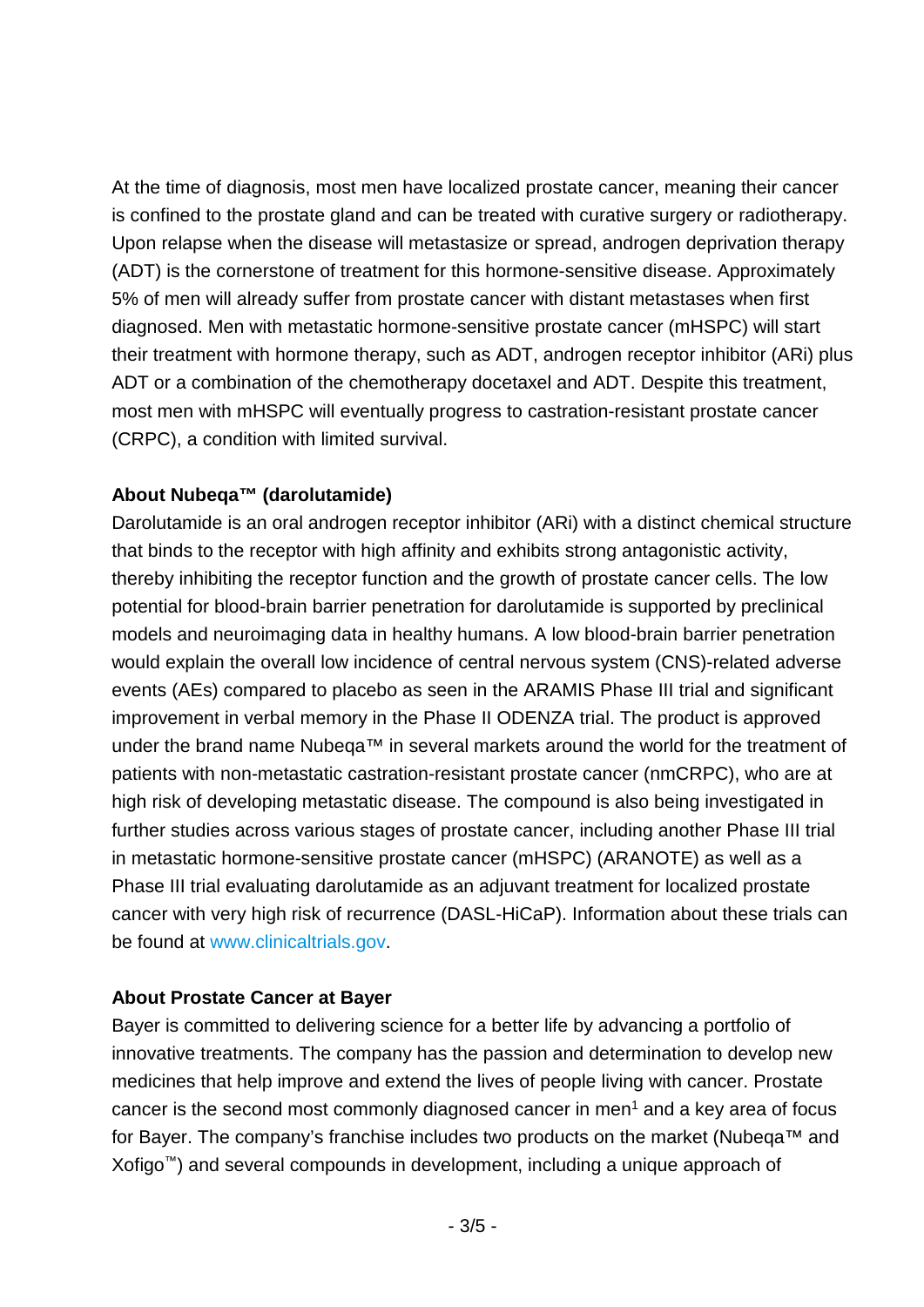advancing targeted alpha therapies. Bayer is focused on addressing the unique needs of prostate cancer patients, providing treatments that extend their lives throughout the different stages of the disease and allowing them to continue their everyday activities, so that they can live longer, better lives.

#### **About Bayer**

Bayer is a global enterprise with core competencies in the life science fields of health care and nutrition. Its products and services are designed to help people and planet thrive by supporting efforts to master the major challenges presented by a growing and aging global population. Bayer is committed to drive sustainable development and generate a positive impact with its businesses. At the same time, the Group aims to increase its earning power and create value through innovation and growth. The Bayer brand stands for trust, reliability and quality throughout the world. In fiscal 2020, the Group employed around 100,000 people and had sales of 41.4 billion euros. R&D expenses before special items amounted to 4.9 billion euros. For more information, go to [www.bayer.com.](http://www.bayer.com/)

Contact for media inquiries: **Anna Koch, phone +49 30 468-15942** Email: [anna.koch@bayer.com](mailto:anna.koch@bayer.com)

Contact for investor inquiries: **Bayer Investor Relations Team, phone +49 214 30-72704** Email: [ir@bayer.com](mailto:ir@bayer.com) [www.bayer.com/en/investors/ir-team](https://www.bayer.com/en/investors/ir-team)

Find more information at<https://pharma.bayer.com/> Follow us on Facebook:<http://www.facebook.com/bayer> Follow us on Twitter: [@BayerPharma](https://twitter.com/bayerpharma)

ko (2021-0231)